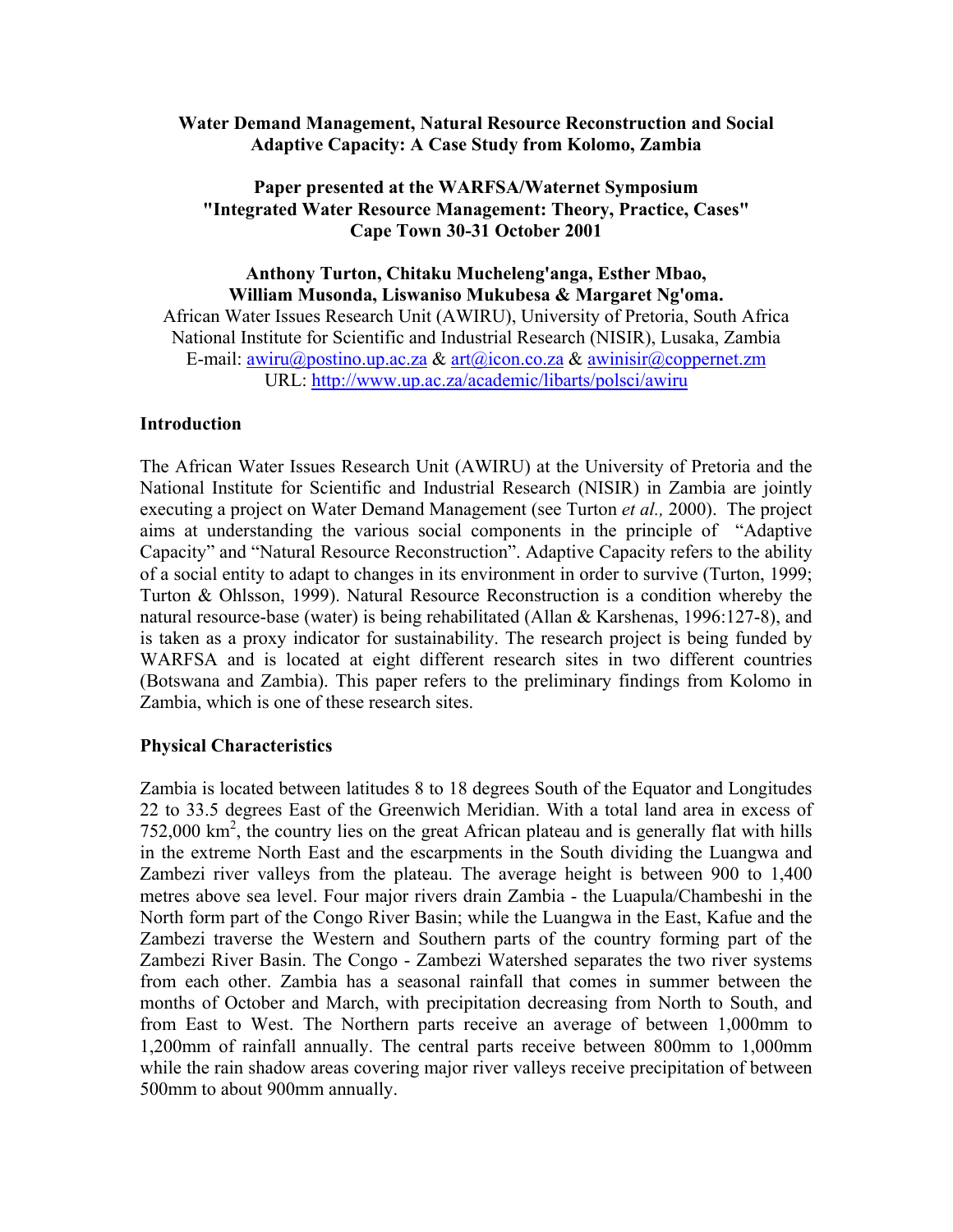Kalomo is located in the Southern Province of Zambia and receives an unpredictable rainfall towards the end of October that rarely exceeds 800mm/a, making farming a risky business. With a total area of 15,000  $km^2$ , Kalomo has a population of 143,000 people according to the 1998 estimates. The District is estimated to have about 35,000 households of which about 70% live under conditions of poverty. At least 97% of the population is engaged in agriculture on the sandy-loam soils, which support the growing of maize, tobacco, sunflower and groundnuts. Cotton, fruit and vegetables are also grown in parts of the district. There are three constituencies (Mapatizya, Kalomo and Dundumwenzi) under four traditional rulers (Chiefs Sipatunyana, Simwatachela, Siachitema and Chikanta). Kalomo lies astride the Great North Road 120-km north of Livingstone and about 400-km south of Lusaka. A linear settlement pattern is observed along the road and rail transport routes that pass through the district. Towns such as Zimba and Kalomo lie along these transport routes and are typical of Zambian urban settlements along the line of rail. With an average population density of about 8.6 persons per km<sup>2</sup>, Kalomo is sparsely populated.

#### **Sources of Water**

The major sources of raw water for the Kalomo township supply are from dams. These include the Railways and Williams Dams from which raw water is pumped to the treatment plant in Kalomo town. The Railways Dam was constructed in the 1940s to supply water to the railway compound. The dam wall is concrete with a height of about 127.5metres, but siltation has reduced the storage capacity considerably. Williams Dam was constructed in 1953 by a local farmer for irrigation purposes and is an earth dam with a concrete spillway. This dam was connected to the Municipal water supply scheme in 1986 under a World Bank assistance project, while rehabilitation of an electromechanical system at the intake was done in 1995 through an African Development Bank (ADB) loan. The dam has since lost its holding capacity due to the collapse of the wall. The low storage and loss of capacity of the two dams has adversely affected the Kalomo township water supply. Five boreholes were drilled in order to augment supply, but these are inadequate. Treatment of water is limited, as the two treatment plants are not fully functional. The railways treatment plant, consisting of a pressure filter, was built in the 1950s, but has not been operational since 1991 due to lack of maintenance and spares. The other treatment plant consisting of two settling tanks, six slow sand filters and two clear water reservoirs was constructed in 1974 by the Department of Water Affairs (DWA) with rehabilitation programs in 1986 and 1995 with ADB loans This is a modern and conventional slow sand filtration system. Treated water is stored in raised reservoirs with a total capacity of 1,785 m<sup>3</sup> with a daily demand of up to 1,942 m<sup>3</sup>. Government estimates show that about 4,205 inhabitants of a total population of 12,773 were being serviced in 1996. The remaining 8,568 people found in informal settlements such as Mawaya, Magrimondi and Bridge Compound are dependent on public standpipes. It is estimated that on average, about 428 people share one standpipe.

Daily water consumption is around 971  $m<sup>3</sup>$ , but losses account for more than 50%. This has resulted in the general daily water demand being estimated at about  $1,942 \text{ m}^3$ .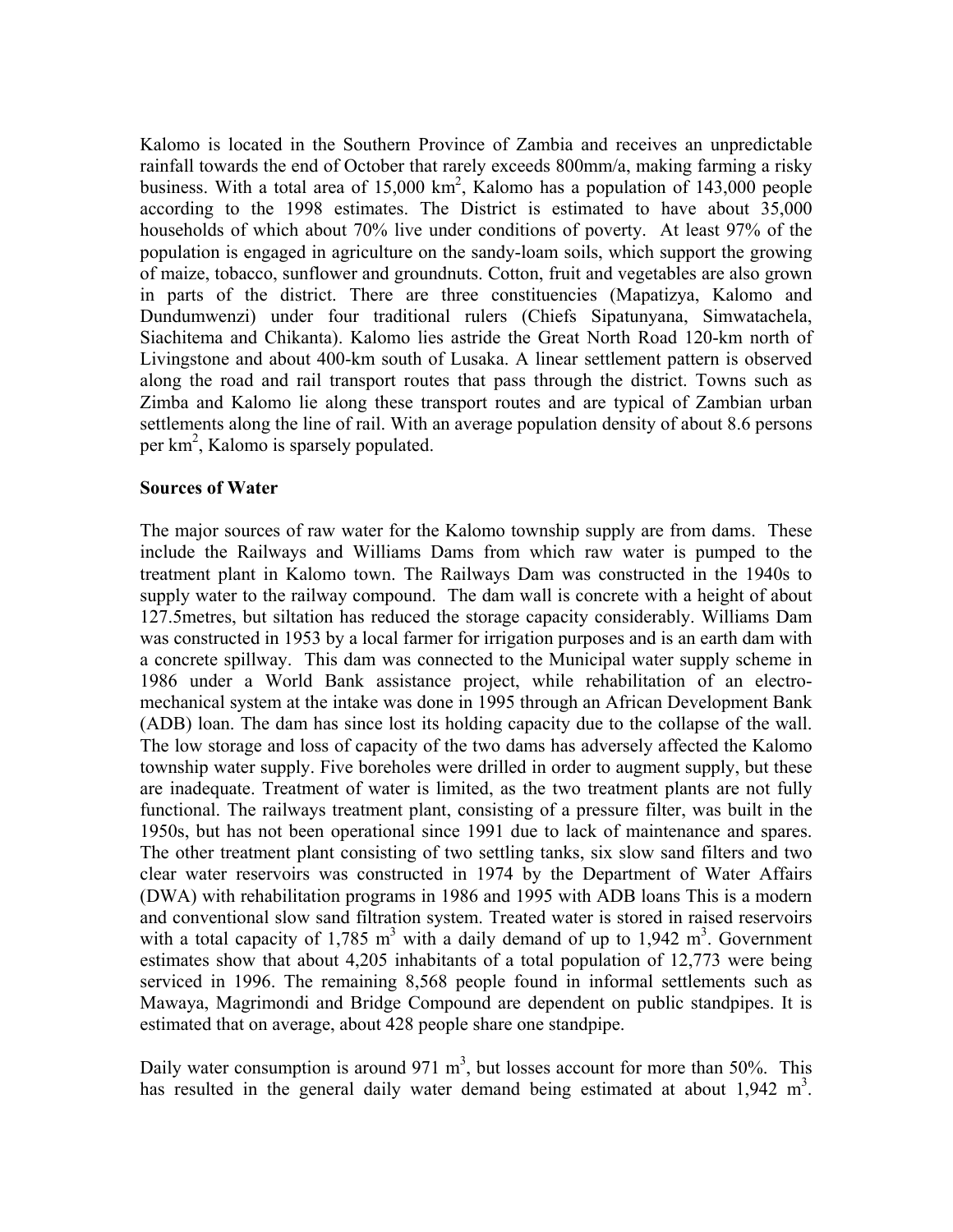However, the treatment plant capacity is only  $3,000 \text{ m}^3/\text{d}$  with frequent breakdowns. This means that water rationing is commonplace and that induced scarcity is endemic. Sources of raw water for the rest of the population are in the form of dams, streams, rivers, boreholes, shallow wells and dambos. These sources are mostly unreliable and are prone to disease and desiccation. A number of NGOs are operating in the area, mostly involved in development programs related to water supply and sanitation. The period between 1991 and 1996 saw a prolonged drought in the Kalomo area, resulting in the dropping of ground water levels. A large portion of the District lost access to reliable water sources at this time and poverty is increasing as a result. People walk long distances to fetch water. At one time, children as young as five years covered distances of 15-km in order to fetch water. According to the 1995 survey done by the Community Management and Monitoring Unit (CMMU) of the Water and Sanitation Sector Reforms, of the 299 water points for rural water supply, 110 were not working due to various reasons.

## **Collection of Data**

The data gathering in Kalomo took place between 7 - 15 March 2001 and involved all 5 members of the team under the leadership of the Local Research Partner (LRP). The team was accompanied by Engineer Cledwin Mulambo, the Senior Engineer responsible for water and sanitation at the Ministry of Local Government and Housing. This followed a pledge of support received from Government to assist in the provision of vital logistics for the duration of the data collection phase. The Permanent Secretary wrote letters to the District Administrators in the respective districts. In support of this, the LRP wrote letters directly to all of the stakeholders in the project areas to indicate the start of the datagathering phase.

The team started gathering data from various settlements in Kalomo, followed by Zimba 40-km to the South. Three unplanned settlements were polled - two in Kalomo town (Mawaya and Magrimondi) and one in Zimba (Mawaya Zimba). In addition to this, another three settlements were polled - Green Acres and Mwaata, consisting of medium cost houses, and Boma consisting of a combination of low, medium and high cost houses. In all cases data was collected by using a questionnaire with a target of 220 questionnaires in total. The Enumerators interviewed the respondents and their responses were recorded on the questionnaires. The categories of the respondents were broken into what was knows as Supplier (with a target of 200), User (with a target of 20) and Other**.**  Entry into the communities was first established through the community leadership. As indicated earlier, letters were written to the District Administrator and the Council Secretary in order to introduce the team and its programme. On arrival in the field, meetings with the District Administrator and later with the Local Authority leadership were held. Community leaders such as Water Point Chairpersons were also briefed before the data gathering exercise was commenced. A general walk through each of the communities was first executed in order to establish some conceptual map of the area in question as no formal maps existed. Any special features of an area were noted. The research team then went out into the field to an arbitrarily selected starting point and fanned out individually along a determined straight line sampling and interviewing households. Where possible, selecting every 5th household for sampling ensured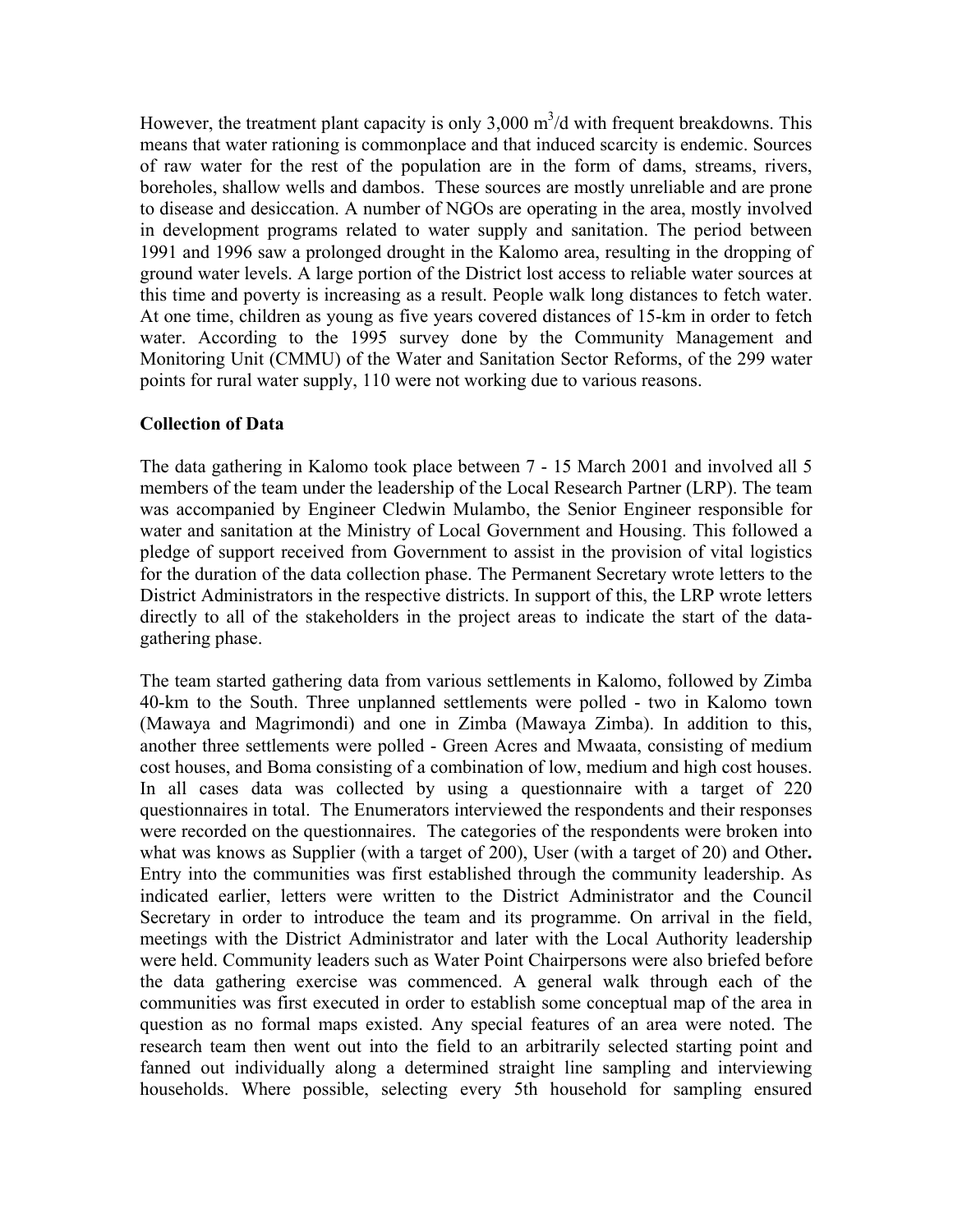randomness, but this was not always practical. The team also held focus group discussions where qualitative data was gathered as relevant. Any spontaneous data that was collected was noted on the back of the questionnaire sheet while other details were recorded in notebooks brought by the team for the purpose. During the evening the whole team met to discuss the findings for the day and to engage in planning for the next day. Preliminary data cleaning was first done by the Enumerators and later by the LRP while still in the field. Subsequently the data was evaluated by the LRP using simple scatter scores and percentages of the responses. The original data sheets are being stored as they contain a wealth of information that can be relevant to subsequent research projects.

#### **Preliminary Findings: Responses by "Users"**

Most people (58%) in the area do not use public standpipes. This can be explained by the fact that this is mainly a rural setting where most water is supplied through boreholes fitted with hand pumps. People do not regard these as being standpipes. Most people (59.5%) do not have metered connections. Most houses are either not metered, or the meters are not working. This is causing concern to the Users whose willingness to pay has been greatly affected by this factor. A significant number of people (37.2%) served by the Commercial Utility have alternative supplies that range from streams, rivers shallow wells, dams and boreholes. These alternatives are mainly used during interruptions of supply from the Utility, which is under severe pressure caused by limitations to the treatment and storage capacity noted above. Many people (50.6%) supplied by the Commercial Utility receive regular bills for their water at monthly intervals (96.78%). Most of those who do not receive bills are individuals supplied by the Commercial Utility through a "cash and supply" system where water is paid for at the time of drawing it at the supply kiosks.

**Price was seen by most (65.7%) to be a sufficient incentive to manage water demand.** However a significant number (33.5%) indicated that price in itself may not work. Their reasons for this assertion ranged from indicating that those with money could continue to waste water even if they paid for it, and demand could still be high because of carelessness on the part of the consumers. **It was proposed by some that education and not price might work better.** A number of people (49.3%) indicated that they do not receive monthly bills as they paid cash on drawing the water at the kiosk, or paid for water rights every three years to Government. Some said they received free water from the Commercial Utility as employees of the same company or that they belonged to a Water Point Committee, which collected cash from the Users. These were mainly the borehole-supplied Users in the villages. This indicates an element of corruption that undermines both the sustainability and the integrity of the whole system.

**When asked about the fairness of the system of paying for water, most respondents (55%) felt that it was fair.** For those that considered the system to be unfair, the major reason given was the fact that those on fixed rates felt that they were being cheated by the Utility. Others said that they would only consider the system to be fair if the water supplied was of good quality. **A small but significant group in one of the localities (Mawaya Zimba) said payments being made were not being receipted** and that the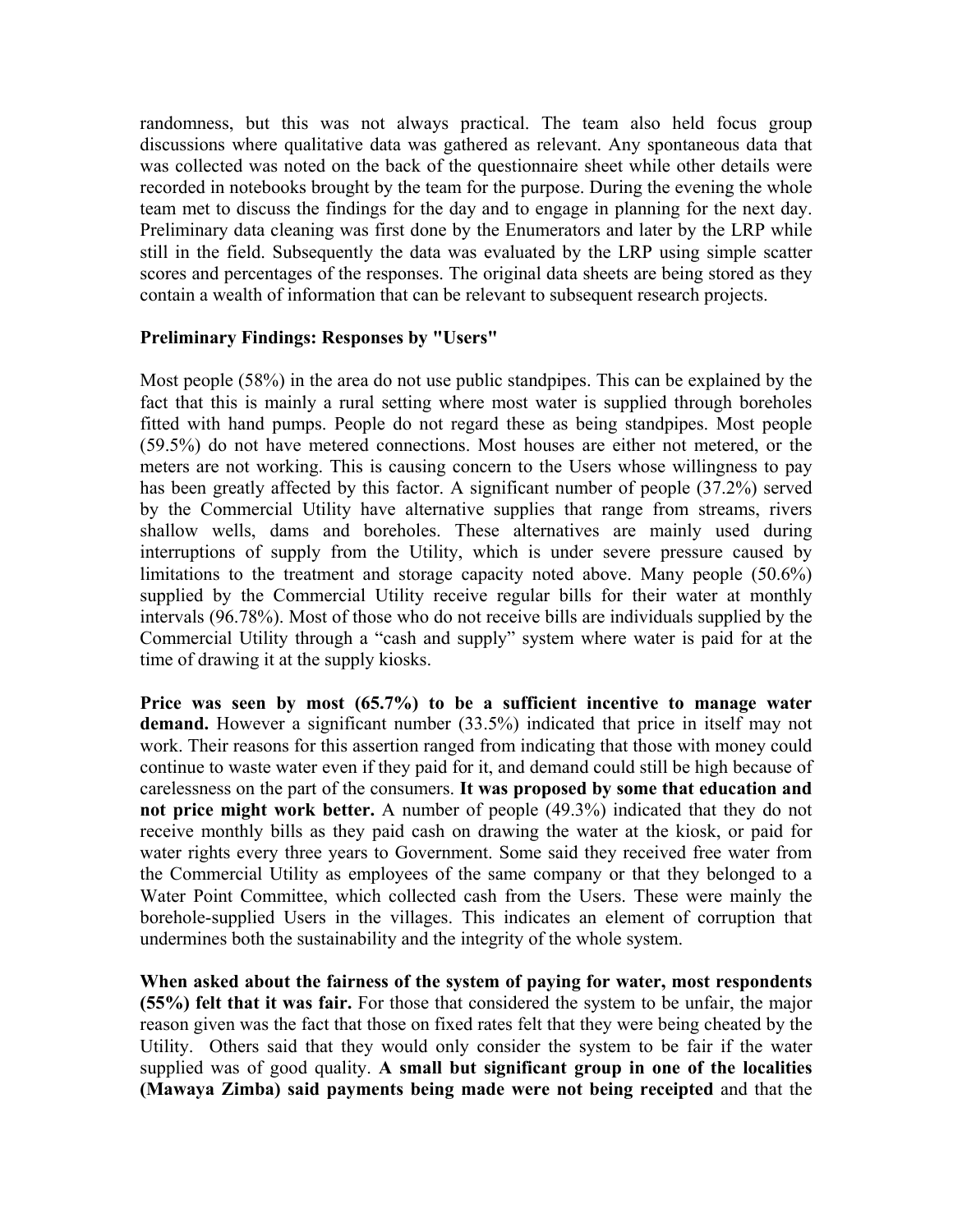community was not being consulted on matters of adjustments in tariffs. A supply of only one water point to about 5,000 residents who are each asked to pay K8,000 per month was said to be very unfair, and an increase in the number of water points was suggested to resolve this problem.

Significantly, **the majority of respondents (64%) said they were willing to pay more for water if the supply was more convenient and accessible to them**, especially if brought closer to them. The Users ready to pay more for the service also indicated that they would pay between K1,000 - K6,000 per month  $(K3,500 = US$1)$ . Most institutions pay between K250, 000 to K1,600,000 per month  $(K3,500 = US$1)$ .

**Most of the respondents (68%) clearly indicated that the current service was unreliable.** The biggest complaint on service reliability was that water is being rationed. Most respondents echoed this sentiment. The dissatisfaction with the reliability also touched on the issue of Kiosk Operators (water vendors working for the Commercial Utility) who are not available when needed. A common sentiment was the desire for water supply connections to individual houses in order to reduce walking long distances, in addition to an increase in the number of water points and boreholes. The quality of water was another issue of concern as the Users felt that dirty water was a danger to their health. **Most respondents (60%) were dissatisfied with the quality of the water**. To resolve this problem, a common suggestion was that water needs to be treated, while some said there is a need for education to all, including the Supplier.

**Most of the respondents (88%) indicated that they are not satisfied with the amount and type of information that they are given at present by the Supplier**, and the need that the Utility should improve its dissemination of information to Users was often articulated. The dissatisfied Users suggested several remedies to improve the situation. These included the use of a public awareness program such as a Public Address System to provide information to the community; the holding of meetings with Users; consultations with the community on matters of common interest; the use of publications such as brochures and regular community visits by the Utility to listen to the concerns of the Users. Significantly, the Suppliers did not mirror this sentiment.

The majority of respondents (80.5%) exhibited an awareness that there is a cost attached to the supply of water. Most (90%) also suggested that Users want a combination of the Government or Commercial Utility to bear the cost of supplying water. **Regarding water charges, 53.4% said that they were fair and reasonable.** Some of the reasons advanced for the unfairness of the charges included assertions that water should flow 24 hours a day in order to attract such high bills as the consumers are merely paying for wind. In order to satisfy them, these consumers demanded that charges should be reduced from the current K10.00 per 20 litres from kiosks or K8,000 per month  $(K3,500 = US$1)$  for public stand pipes, to something lower. **The disgruntled consumers also indicated that there is a need to meter their supply so that they only pay for what they consume.** The provision of subsidized water to the poor and consultations with the community were also suggested as measures to enhance fairness.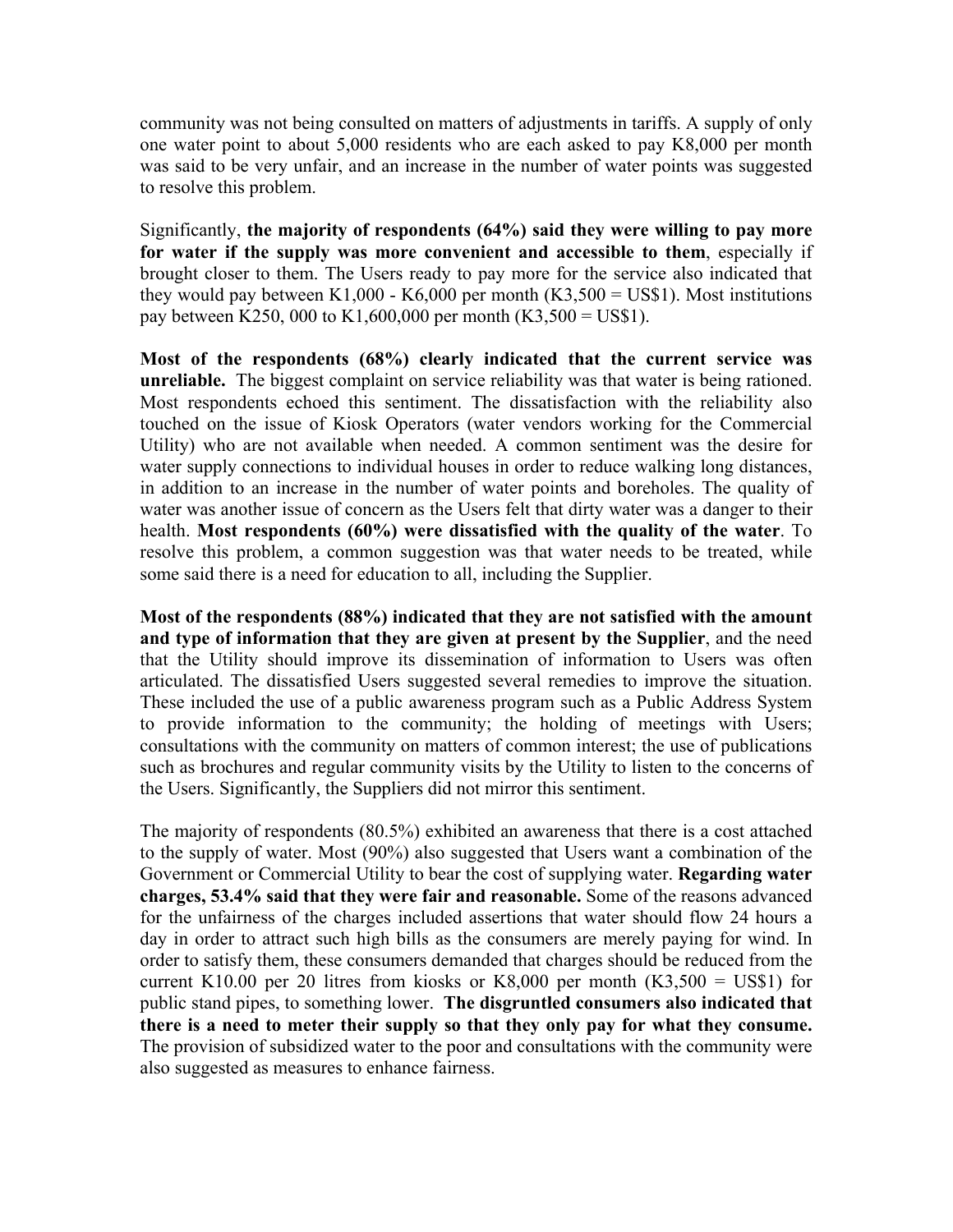**Only 37.5% of the respondents were satisfied with the current levels of accessibility.** The dissatisfied group said that in order to rectify this water should either flow continuously, or that the rationing should stop. Others said that the number of kiosks, standpipes and boreholes should be increased. This was evident in one of the townships (Mawaya Zimba) where about 5,000 households use one standpipe for their supply. The provision of clean water, own house connections and the bringing of water closer to home (some walked at least 3-km to fetch water) were also highlighted. Most walked more than twenty paces but less than 3-km to fetch water, which was done three times in a day as the average frequency of drawing water.

Typical of any Southern African situation, men rarely drew water. This was left to the women and children to do. It was usually the unmarried men that drew their own water. The water is commonly stored in 20 litre plastic containers and rarely in buckets, clay pots and tanks. The water was used for drinking, cooking and washing. In some instances where this was possible (distance and cost allowing), gardening was done and in very rare cases water was used for low-level types of industrial production. Though this is a very important agricultural area, most of the respondents did not own animals due to problems of diseases, or the fact that the urban setting may not allow such practices. Those with animals watered them at dams or rivers rather than at standpipes.

**Most respondents (72%) said that they do not have food gardens, despite recognizing that these are important in their lives, because of the endemic water scarcity.** Only 28% indicated that they had food gardens that they mostly kept during the rainy season. The irrigation of gardens was not commonly done (only 33% of respondents do this) using standpipes. Those that do irrigate noted the importance of food gardens as a source of food for the family, or as a supplement for the family income through the sale of vegetables produced. **Almost everyone had the wish to own a food garden but water scarcity was advanced as the reason for their failure.** Water scarcity can therefore be directly linked to the cycle of poverty in the region.

**Only 1.4% of the respondents knew the true cost of supplying water.** The cost is between K350.00 - K450.00/m<sup>3</sup> (K3,500 = US\$1) while consumers were being charged K10.00 - K20.00 per 20 litres in the low-income areas. The respondents were generally ignorant of these facts. Significantly, this ignorance was also found in the Suppliers.

**The vast majority (91%) of the people were not aware of the existence of a water conservation strategy in their area.** Most (58%) said that government formulated this strategy while the remainder said it was done by the Commercial Utility. Those who were supportive of the existence of a water conservation strategy said that the major elements are stopping the wastage of water or encouraging the conservation of water and keeping water sources clean from pollution. **The majority (95%) indicated their support for such a strategy if it existed.** 

**Only 14% indicated that they knew what the term sustainability means.** Those who said that said they knew defined the concept as the maintenance of the pipes; buying spares; the continuous running of facilities; and protection of the standpipe from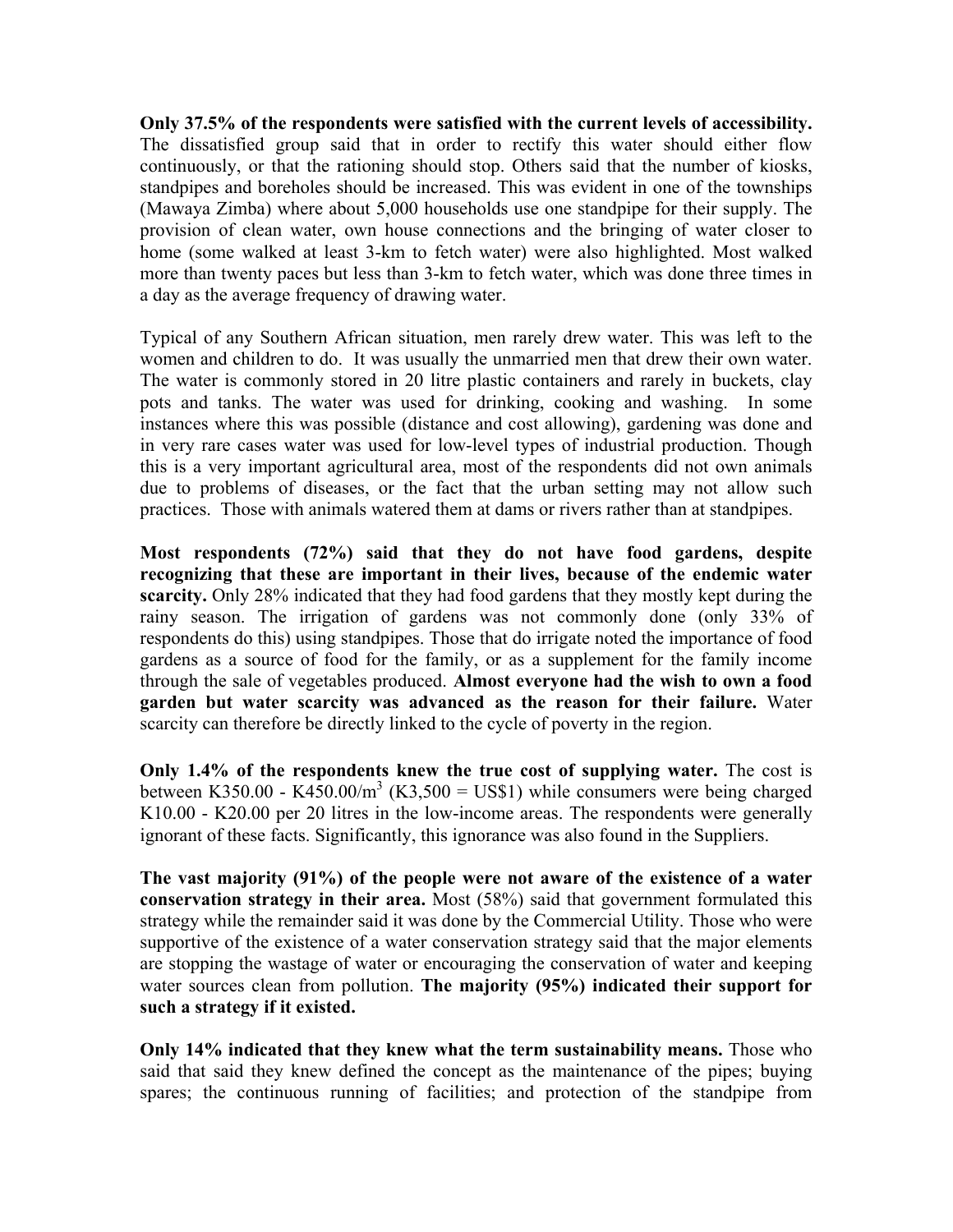vandalism. This means that notions of sustainability can be included in an educational strategy. Water was well understood to be a scarce resource in Kalomo (79%), probably as the result of the persistent droughts in the area. This means that the population would be receptive to an education campaign. Responding to the question as to what people did when they came across a water leak, most of the respondents (98%) said that they closed the leak or reported to the Company or Commercial Utility. **This means that there is a strong sense of responsibility within the community that can be harnessed through an education campaign.** 

**On the original source of the water, most respondents (98%) said that it came from God** and mentioned specific places such as a dam, river, rain or borehole. Regarding the ownership of water, half of the respondents (52.4%) said that this was vested in the Commercial Utility, a quarter (25.5%) said that God owned it, 13% said that nobody owned it while the rest said that they do not know. The majority (73.2%) said that the responsibility for water falls on the Commercial Utility (73.2%). When asked what roles the respondents played in the prevention of water wastage and contamination, they said that: they closed leaks; were involved in the education of the children and others to conserve water or not to pollute it; carried out hygiene education; used water economically and boiled drinking water.

## **Preliminary Findings: Responses by "Suppliers"**

A total of 11 respondents in the group of "Suppliers" were interviewed. These were either employees of the Commercial Utility, Department of Water Affairs, the Local Authority, or NGOs involved in issues of water supply.

**Concerning the cost of producing and delivering a cubic metre of water in their areas of responsibility all Suppliers interviewed (100%) did not know.** However the cost paid by the Users varied between K300.00 – K500.00 per month  $(K3,500 = US$1)$ for water supplied in Villages by Village Water Committees from community boreholes, while those in Towns (urban settlements) varied between K10.00 – K20.00 for 20 litres. In the medium cost residential area consumers were paying  $K350.00/m<sup>3</sup> (K3.500 = US$1)$ and the high cost residential area consumers were paying  $K450.00/m<sup>3</sup>$  according to the Suppliers that were polled. **Investigations revealed that the true cost of supplying**  water is  $K450.00/m^3$  ( $K3,500 = USS1$ ) and none of the Suppliers interviewed knew **this cost.** Most Users (63.6%) indicated that the tariff was applicable to all. From the comments made by the people in the area, there was confirmation that there was little being done to assist those who were poor to get access to water at a reduced cost. Those that said there were differences in tariffs also said that some consumers were on fixed charge, others were paying between K580.00 – K750.00/m<sup>3</sup> (K3,500 = US\$1) while staff members of the Commercial Utility were being given free water. This level of cost recovery was said to be adequate to ensure sustainability by some Suppliers (45.4%). This indicates that **there is no real knowledge about the actual cost of supplying water in the area, and this may account for the lack of capacity** and erratic supply.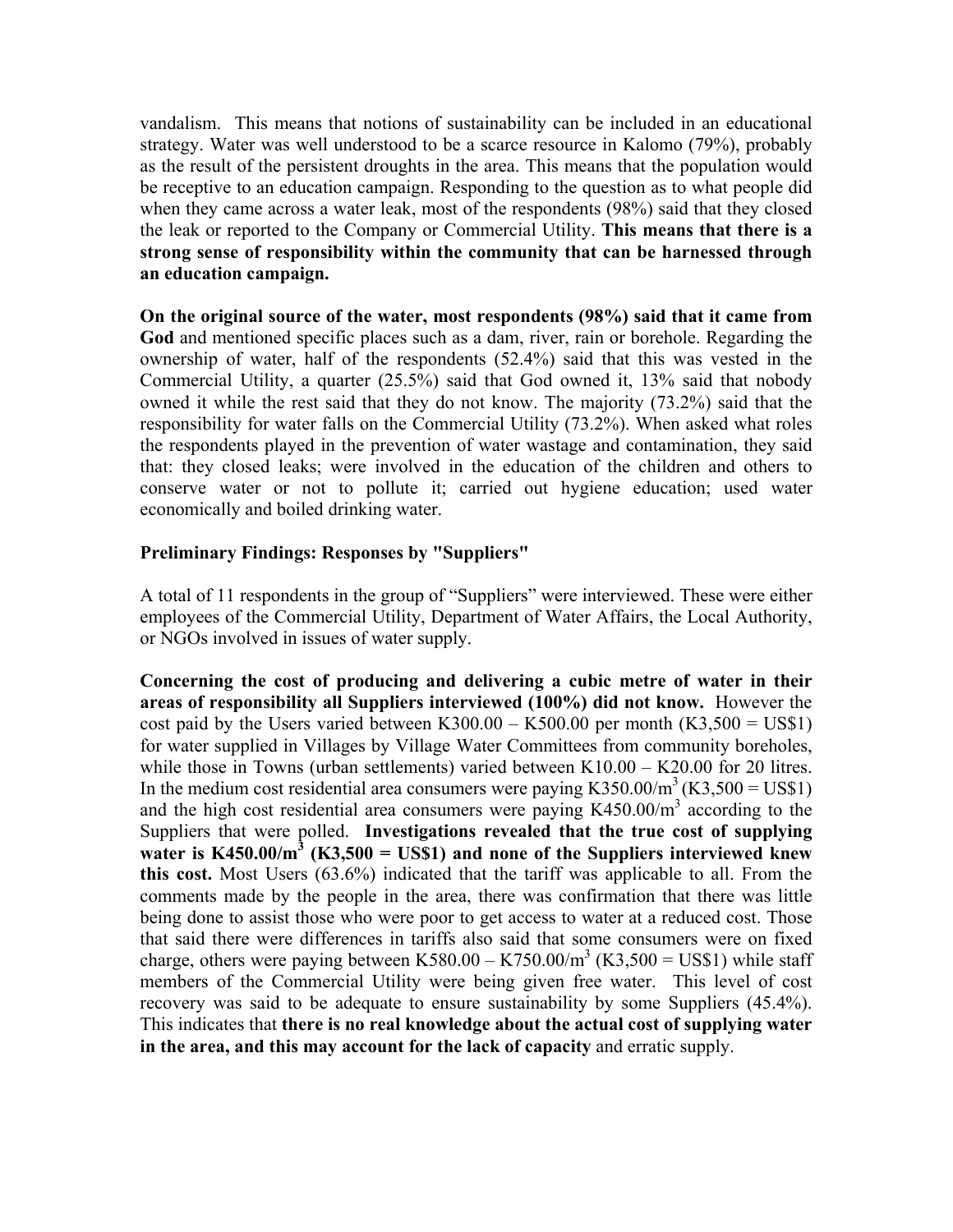**Most Suppliers (72.7%) indicated the existence of a water demand management (WDM) strategy in their area of responsibility.** Those that said there was a WDM strategy in place gave the key elements of this strategy as: training communities in the use of water; training pump menders how to repair pumps; safe water storage; cleanliness; demand driven training; Participatory Rural Appraisals (PRAs); education to Users; leak detection and reporting/repair; educating people that the supply of water costs money; hygiene practices; the establishment of 5 new kiosks; the development of 4 more boreholes and 2 more dams. **As most of these responses focus on supply management rather than demand management, there is clearly a lack of understanding as to**  what constitutes a WDM strategy. Significantly, one of the elements is education on the cost of water, where none of the Suppliers knew this figure themselves.

The majority of Suppliers (90.9%) felt that Users were willing to pay for water. The current tariff structure was said to be able to provide sufficient incentive to manage water demand in a sustainable manner by the majority (63.6%) of Suppliers. **Most Suppliers (90.9%) were aware that Users were willing to pay a higher tariff if water was made more accessible and convenient**. This is in harmony with the finding in the Users poll.

On the impact of water accessibility to the poor, **the Suppliers gave varied statements, all indicating that they are not in touch with the reality on the ground**. Some of these are as follows: It is positive in that distance is short and the cost is affordable. The cost is paid in kind by the poor. Water is not sufficient so the poor queue up. There is no scheme to cover the poor hence all pay the same price. People are opposed to payment, as there is no water. Some are forced to draw free water from Southern Water and Sewerage Company (SWSC). The very poor are exempted from paying. The community takes care of its poor people. People are able to spend time economically due to the availability of water. Poor people now have food security through gardens. The people have more time to do farming and make more money from other activities such as gardening. Abundant water means less poverty.

The number of public standpipes in various areas was found to be inadequate. It ranged between 1 - 5 in urban areas and 0 - 73 water points in rural areas. Most served vast areas of land with some people walking distances of greater than 3-km. The number of plots serviced by the Suppliers depended on the locality (urban or rural). The number ranged between 250 and 973. However, the concept of "plots" is an alien one in Zambian village communities. Perhaps terms such as "households" or "families" could have been more appropriate.

Only urban settlements in medium or high cost areas had metered connections. The existence of meters is not uniform however. In one instance 672 out of 973 plots have meters, whereas in another area 2 out of 300 plots were metered. **This is significant given the general public support for metered connections.** 

Almost half of the Suppliers (45.4%) operated in an area where Users never received water bills. This is understandable in a village setting where monies were collected by the communities themselves without bills being sent out. Another element is the system of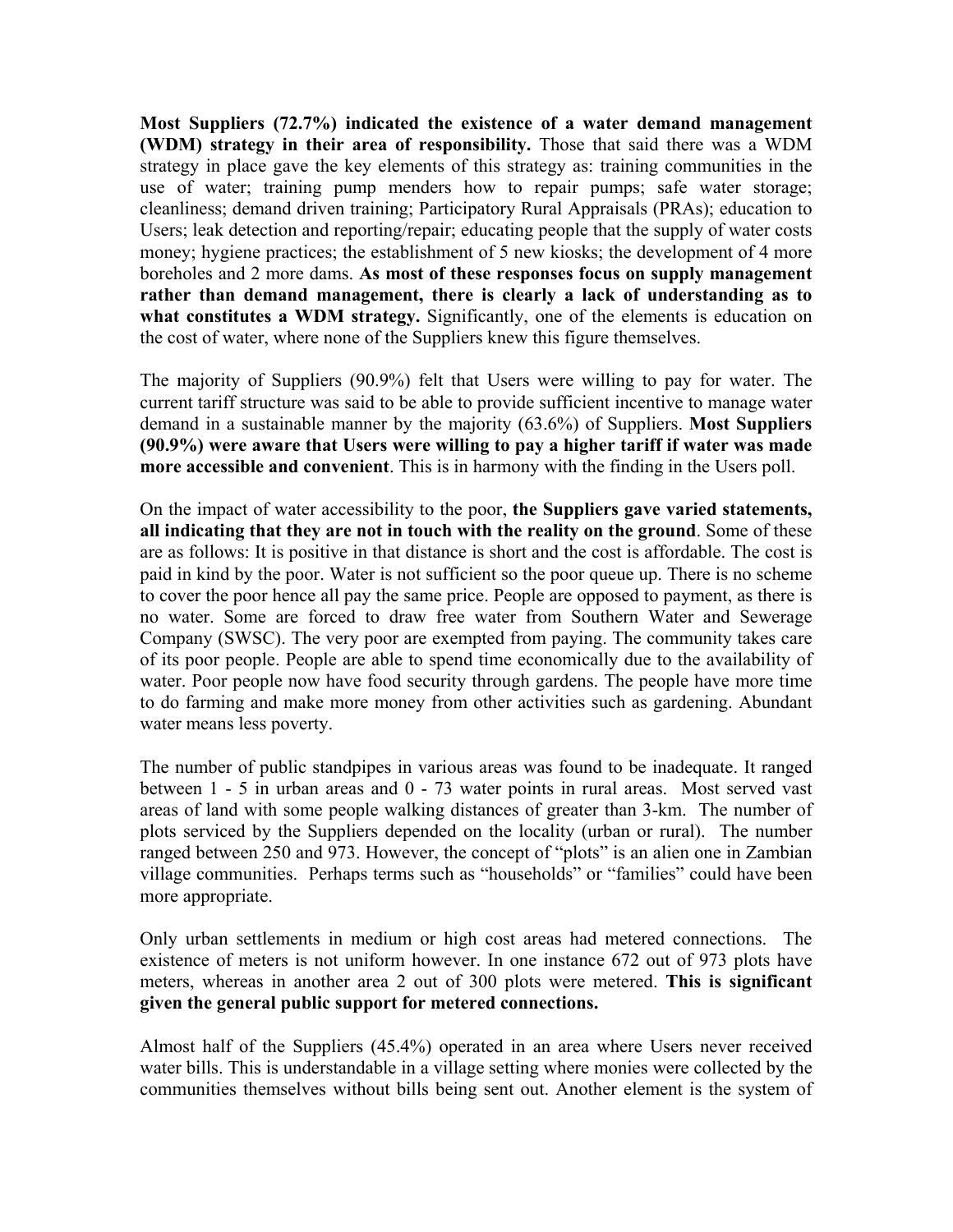paying for water at the time of drawing it. A monthly interval between bills was said to be the frequency with which bills are received. All metered Users were willing to pay for water as indicated by the unanimity of the Suppliers on the question (100%). **Suppliers also indicated that most metered Users actually paid for water.** The figures on this ranged between 74.4% to100% depending on the locality. **This is significant as it is supported by the poll that was done on the Users.** It therefore indicates that meters would work, but the cost of installing them makes them prohibitive.

Most Suppliers (72.7%) said that Users were sufficiently educated about all of the issues that impact on the sustainability of water supply in their areas of responsibility. Those that disagreed with this added that there was a need to launch information campaigns in order to educate the Users on the use of water. **Significantly, a large number of Users also called for an education campaign, but one that included the Suppliers as well.** In launching an educational campaign, the Suppliers named the key elements to be included. These were: the Mission statement of SWSC; the importance of water; Users education in sanitation/water maintenance; the operation and maintenance of a water supply system; hand pump maintenance; village level operation and maintenance (VLOM); the training of women masons; the safe storage of water; the need for User fees to be paid; costs of supplying water; the WASHE concept; and the conservation of water. The target audience was identified as being high density/illiteracy areas, women, V-WASHE Committees, caretakers, pump menders, domestic customers, all consumers of water, leaders like chiefs and water committees. **Most Suppliers (90.9%) claim that there is community consultation regarding aspects of water supply that affect Users**  directly. Most Suppliers (81.8%) also claim that community consultation has been very successful. **This is at odds with the opinion polled from the Users.**

On the relationship between the Supplier and Users, the majority of Suppliers (72.7%) indicated that it was healthy. Some said that Users complained about the hours of operation. Some Suppliers indicated that the relationship was bad in areas where sewer lines are located as Users do not want to pay an additional 50% of water charge as sewerage fees.

#### **Conclusion**

The tentative conclusion is that water supply is under severe stress in the Kalomo area. Significantly there is a high willingness to pay, even in the face of the endemic poverty in the area. There is also a high willingness to be metered, but the costs of installing this are too high. The Users are generally unaware of the existence of a WDM strategy in the area, even though the Suppliers believe that one exists. When spoken of, the WDM strategy really focuses on supply rather than demand management, so the concept of managing demand is relatively alien in the area. Nowhere is there an understanding of the true cost of water supply, even among the actual people responsible for the supply process. These all combine to suggest that a training programme is needed before WDM can be introduced. Elements of corruption were found. These centered mostly on people who were unable to pay the full cost being asked, so they negotiated with the relevant officials who then supplied them water in return for cash that was not entered into a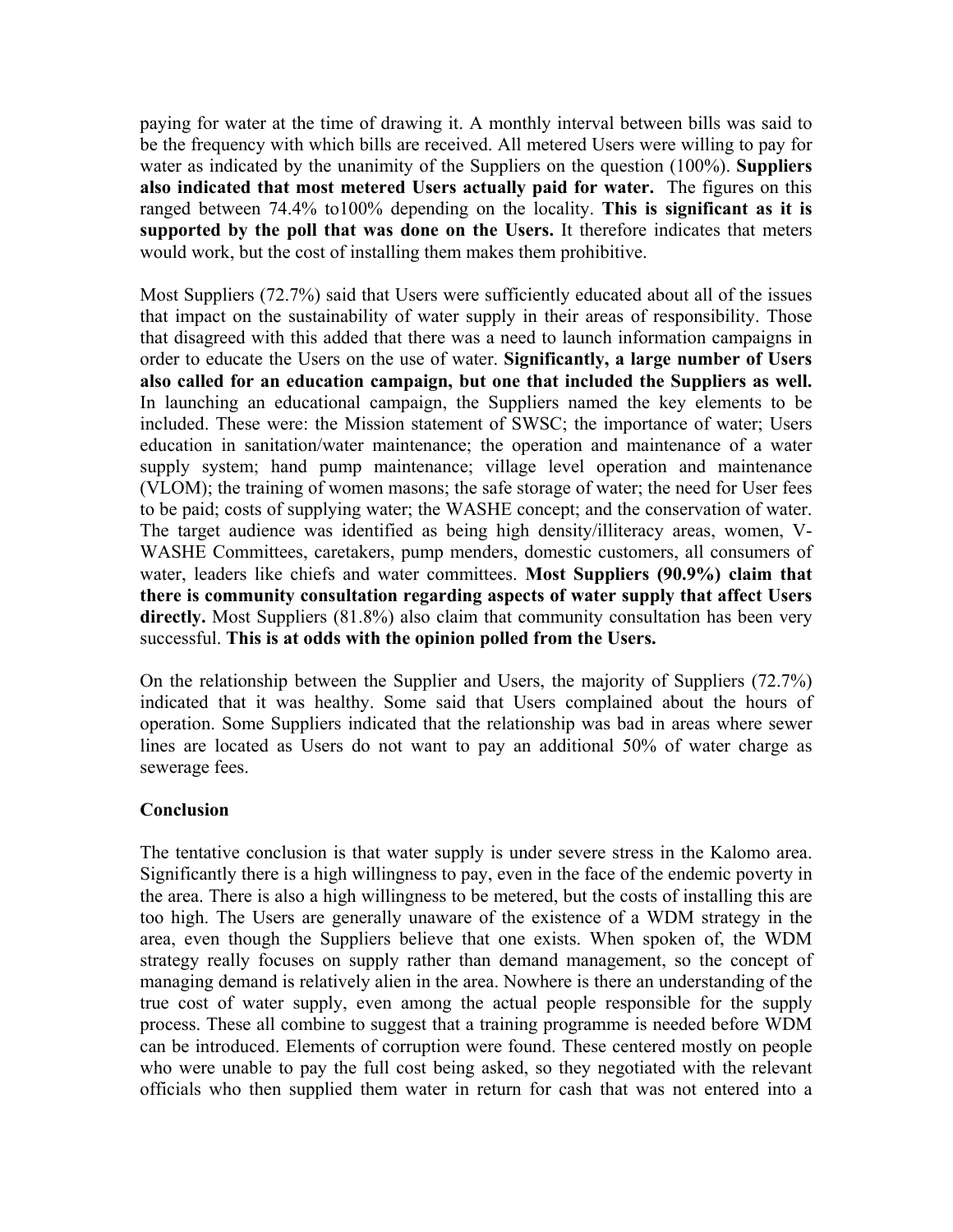receipt book. If the Suppliers could manage this better, then the income stream could be improved along with the reliability of service delivery, which is hopelessly inadequate.

Significantly, the Users polled seem to have a strong sense of justice or fairness, and they are willing to pay what they consider to be fair. There is a big gulf between the Suppliers and Users however. The Suppliers seem to think that the Users are happy with their services, whereas the Users are calling for greater communication and consultation. There is reason to believe that if this is provided, then the overall sustainability of water supply could be improved in the area. Elements of a WDM programme could include three cardinal components: pricing and the true cost of water provision; accessibility to water and the implications of that both in terms of health and in terms of the enhanced willingness to pay; and education of both the Users and the Suppliers of water.

In reality, no formal WDM strategy exists in the area, and no evidence of Natural Resource Reconstruction can be found. If anything, resource degradation is the order of the day, ranging from the over abstraction of boreholes to the leakage of untreated sewage into areas that pose a direct health risk to water resources. One of the really interesting elements of this project, is the way that the field research changed the perceptions of the Enumerators, all of whom come from various Government Ministries. In all cases, the Enumerators were initially of the opinion that Government was doing a good job before the field trip, whereas after the field trip all of the Enumerators said that their eyes had been opened to the harsh reality on the ground. This seemed to motivate them further in wanting to change things for the better, which they all pledged to do on return to their respective Ministries.

#### **Acknowledgements**

The research team gratefully acknowledges the support of WARFSA for this project. In addition to this, the various Government Departments are also thanked, along with the District Administrators and Traditional Leaders who provided the support needed for the project. Finally, the whole team is also thanked for their enthusiasm, dedication and commitment to the arduous job of conducting survey-related research in Africa.

# **Bibliography**

**Allan, J.A. & Karshenas, M.** 1996. Managing Environmental Capital: The Case of Water in Israel, Jordan, the West Bank and Gaza, 1947 to 1995. In **Allan, J.A. & Court, J.H.** (Eds.) *Water, Peace and the Middle East: Negotiating Resources in the Jordan Basin.* London: I.B. Tauris

**Turton, A.R.** 1999. Water Scarcity and Social Adaptive Capacity: Towards an Understanding of the Social Dynamics of Water Demand Management in Developing Countries. SOAS Water Issues Group *MEWREW Occasional Paper No. 9* available from the Website<http://www.soas.ac.uk/Geography/WaterIssues/OccasionalPapers>